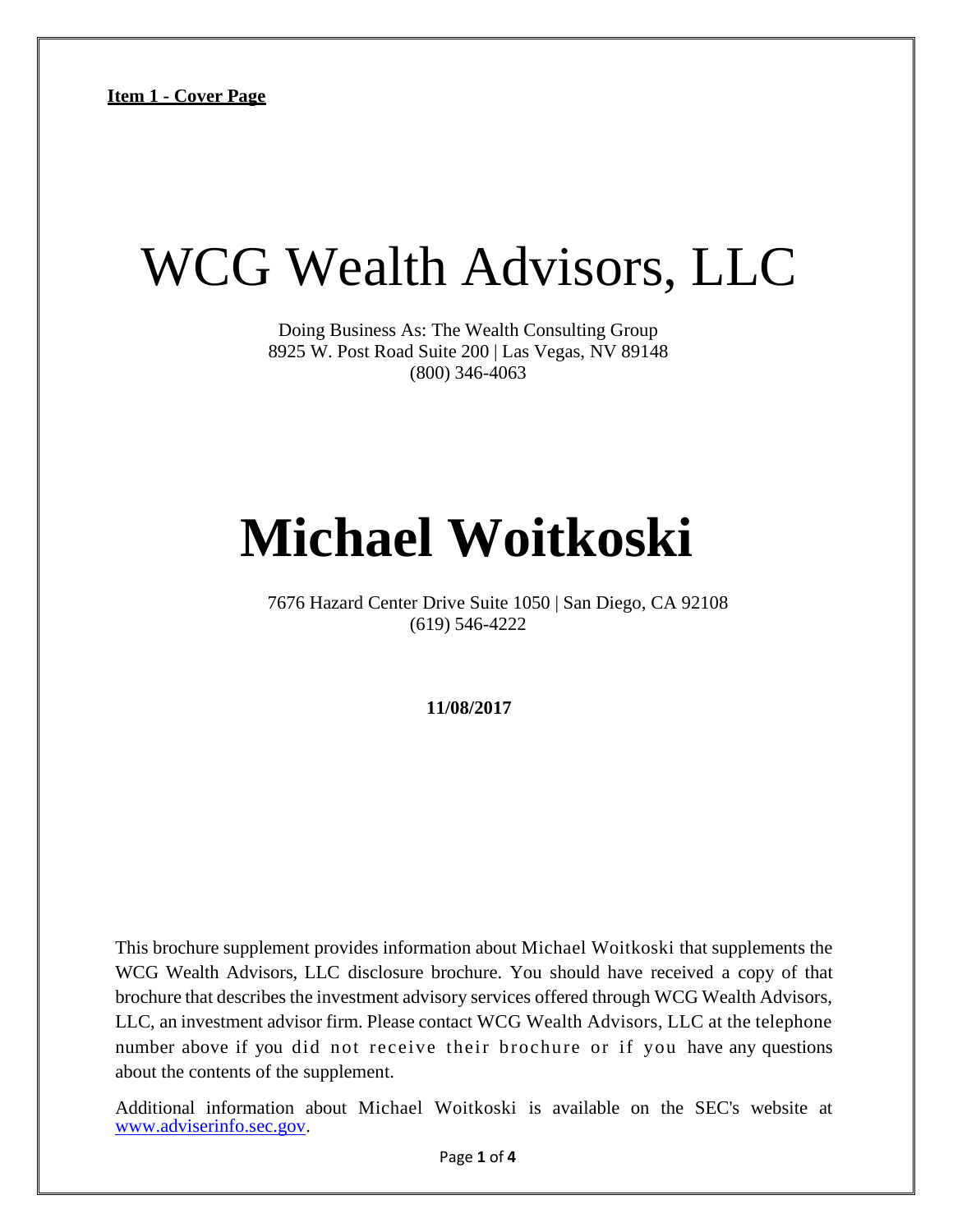## **Item 2 - Educational Background and Business Experience**

This section of the brochure supplement includes the supervised person's name, age (or year of birth), formal education after high school, and business background (including an identification of the specific positions held) for the preceding five years.

Michael Woitkoski Year of birth: 1974

#### **Education**

The following information details your Financial Advisor's formal education. If a degree was attained, the type of the degree will be listed next to the name of the institution. If a degree is not listed, the Financial Advisor attended the institution but did not attain a degree.

Trinity College; BA History 1992 – 1996

#### **Business Experience**

The following information details your Financial Advisor's business experience for at least the past 5 years.

WCG Wealth Advisors, LLC; Investment Advisor Representative 11/2014 – Present

LPL Financial, LLC; Registered Representative 11/2014 – Present

New England Securities; Registered Representative & Investment Advisor Representative 07/1998 – 11/2014

## **Item 3 - Disciplinary Information**

This section includes any legal or disciplinary events and material to a client's or prospective client's evaluation of the supervised person.

Your financial advisor has no legal or disciplinary events required to be disclosed in response to this item. There may be items that are contained on [brokercheck.finra.org](http://brokercheck.finra.org/) or [www.adviserinfo.sec.gov](http://www.adviserinfo.sec.gov/) that you may wish to review and consider in your evaluation of your advisor's background.

## **Item 4 - Other Business Activities**

This section includes any relationship between the advisory business and the supervised person's other financial industry activities that creates a material conflict of interest with clients and describes the nature of the conflict and generally how it is addressed. If the supervised person is actively engaged in any investment-related business or occupation, including if the supervised person is registered, or has an application pending to register, as a broker-dealer, registered representative of a broker-dealer, futures commission merchant ("FCM"), commodity pool operator ("CPO"), commodity trading advisor ("CTA"), or an associated person of an FCM, CPO, or CTA, the business relationship, if any, between the advisory business and the other business is disclosed below.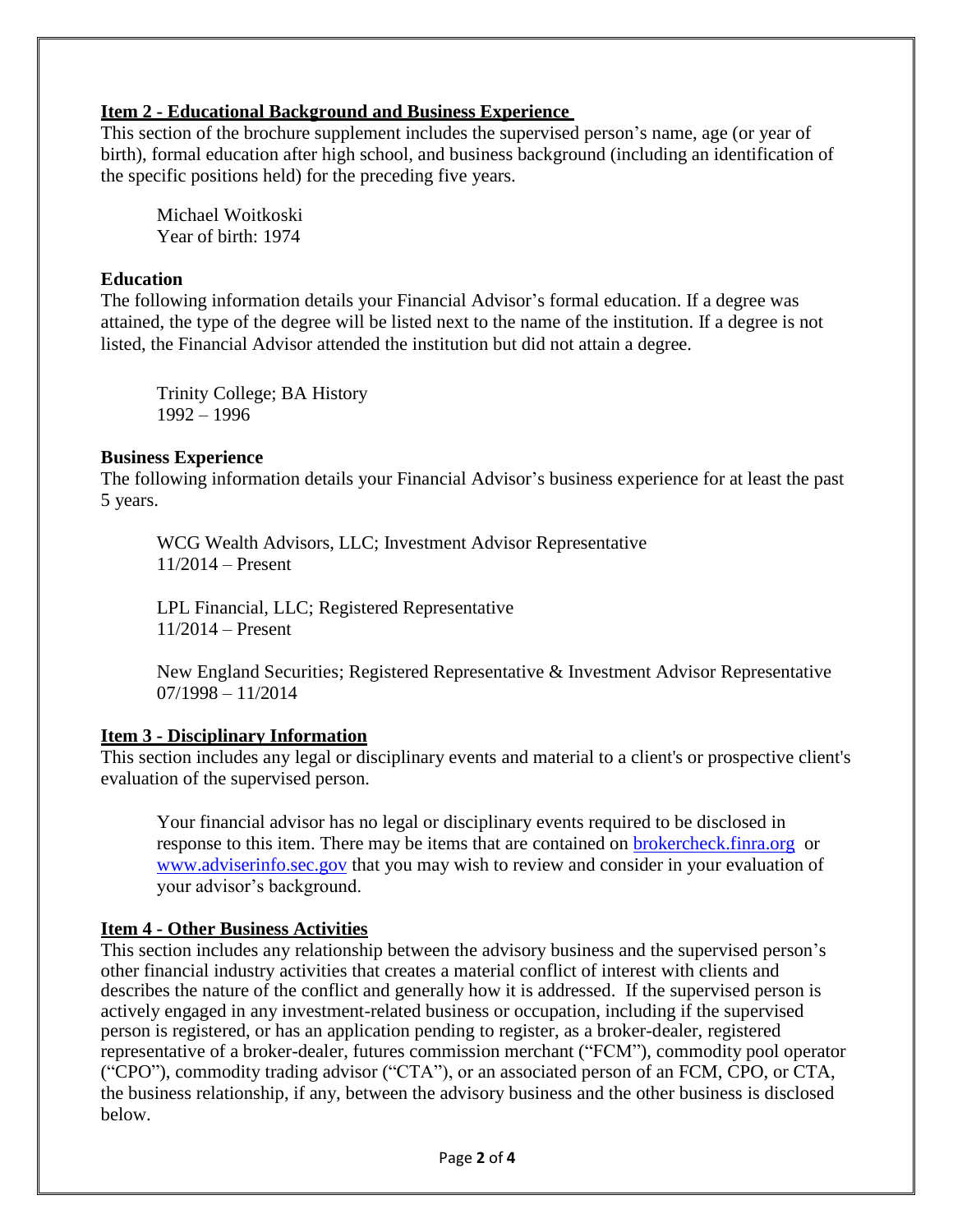#### **Insurance Licensed Registered Representative:**

Your financial advisor is also a broker or registered representative of LPL Financial and may receive commissions and other types of compensation for the sale of securities. Your financial advisor also may sell insurance and may receive commissions for insurance product sales. The potential for the receipt of commissions may give a broker an incentive to recommend investment or insurance products based on the compensation received, rather than on the client's needs. However, your financial advisor may only recommend securities and insurance products that he or she believes are suitable for you. If you have any questions regarding the compensation your financial advisor receives when recommending a product, you should ask your financial advisor. You are under no obligation to purchase investment products or insurance through your financial advisor.

#### **Item 5 - Additional Compensation**

This section includes details regarding if someone who is not a client provides an economic benefit to the supervised person for providing advisory services. For purposes of this Item, economic benefits include sales awards and other prizes, but not the supervised person's regular salary, if any.

Your financial advisor may receive economic benefits from persons other than clients in connection with advisory services. Your financial advisor provides services in an Asset Management account and may recommend mutual funds. Only no-load and load-waived mutual funds are available to be purchased in such asset management accounts. However, some of these mutual funds may pay distribution or service fees (e.g., 12b-1 fees) payable to LPL Financial. However, when your financial advisor provides investment advisory services, it is as a fiduciary under the Investment Advisers Act and has a duty to act in your best interest and to make full and fair disclosure to you of all material facts and conflicts of interest. Your financial advisor may receive compensation from product sponsors. Compensation may include such items as gifts valued at less than \$100 annually, an occasional dinner or ticket to a sporting event, or reimbursement in connection with educational or training events or marketing or advertising initiatives. Such compensation may not be tied to the sale of any products. Your financial advisor receives compensation as a result of your participation in LPL advisory programs. LPL shares a portion of the account fee you pay with your advisor, which may be more than what would have been received at another investment advisor firm. This compensation may also include other types of compensation, such as bonuses, awards or other things of value offered by LPL. LPL may pay your advisor in different ways, such as payments based on production, awards of stock options to purchase shares of LPL's parent company, LPL Financial Holdings Inc., reimbursement of fees that he may pay to LPL for items such as administrative services, and other things of value such as free or reduced-cost marketing materials, payments in connection with the transition of association from another broker/dealer or investment advisor firm to LPL, advances of advisory fees, or attendance at LPL's national conference or top producer forums and events. LPL may pay your advisor this compensation based on my overall business production and/or on the amount of assets serviced in LPL advisory programs. Therefore, the amount of this compensation may be more than what would be received if a client participated in other LPL programs, programs of other investment advisor firms or paid separately for investment advice, brokerage and other client services. Therefore, your advisor may have a financial incentive to recommend an advisory program over other programs and services. However, your advisor may only recommend a program or service that I believe is suitable for you.